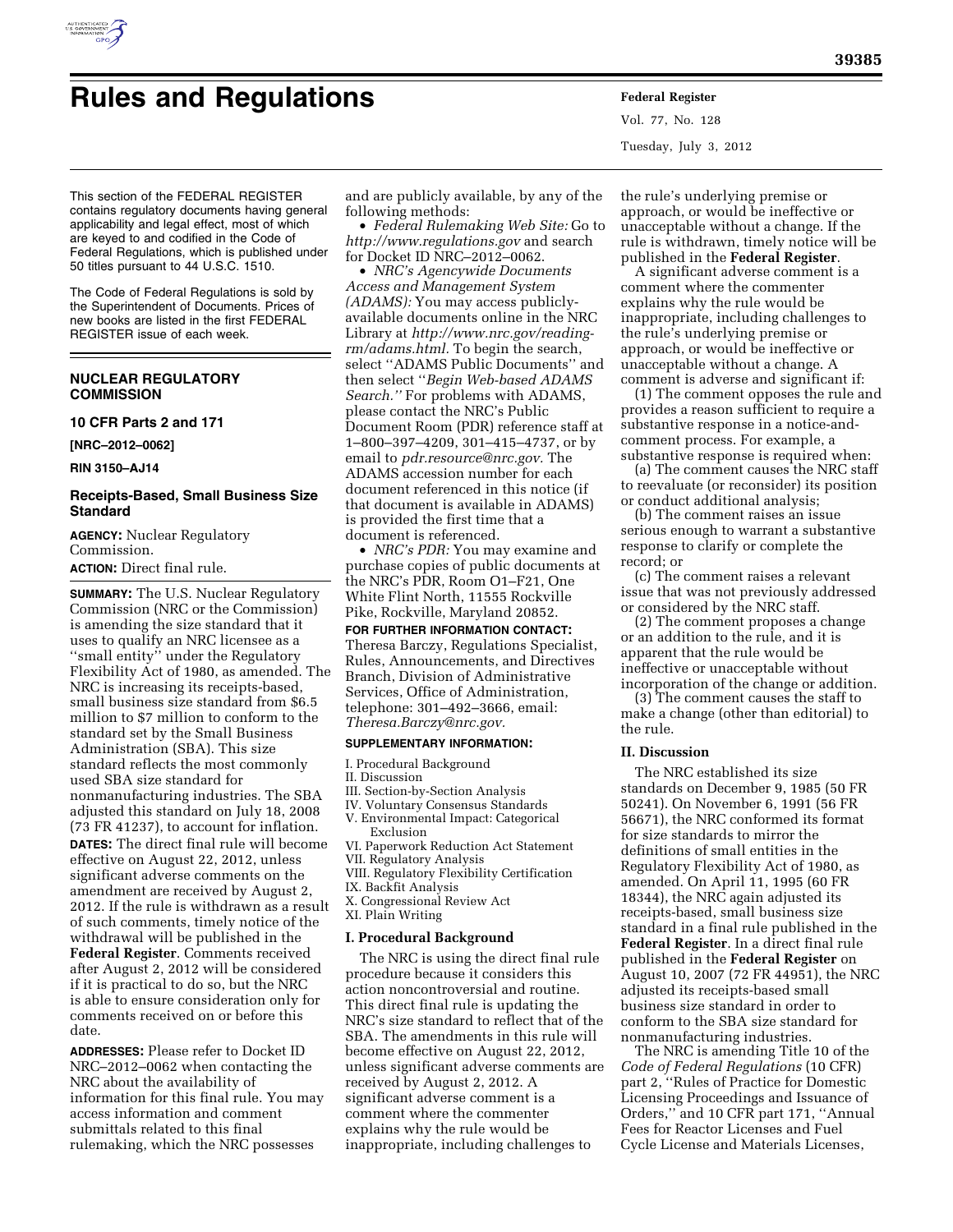Including Holders of Certificates of Compliance, Registrations, and Quality Assurance Program Approvals and Government Agencies Licensed by the NRC,'' to reflect its receipts-based, small business size standard increasing from \$6.5 million to \$7.0 million. This adjustment is to conform to the SBA receipts-based, small business size standard, the most commonly used SBA standard for the non-manufacturing industries. The SBA adjusted this standard for inflation on January 23, 2002 (67 FR 3041), on December 6, 2005 (70 FR 72577), and again on July 18, 2008 (73 FR 41237). The NRC is not revising any of its other size standards at this time. The NRC informed the Chief, Office of Size Standards, SBA, of these amendments.<sup>1</sup> This rule change will result in reduced annual fees being imposed on licensees under the Fiscal Year 2012 fee rule for those licensees with receipts between \$6.5 million and \$7.0 million.

## **III. Section-by-Section Analysis**

#### *Sections 2.810(a)(1) and (b)*

Section 2.810 establishes the size standards for determining whether a licensee qualifies as a small entity in the NRC's regulatory programs. The NRC is increasing its receipts-based, small business size standard from \$6.5 million to \$7.0 million. Therefore, paragraphs (a)(1) and (b) are amended by revising ''\$6.5'' to read ''\$7.0.''

## *Section 171.16(c)*

Section 171.16 establishes the annual fees that will be paid by the following: materials licensees, holders of certificates of compliance, holders of sealed source and device registrations, holders of quality assurance program approvals, and government agencies licensed by the NRC. The NRC is increasing its receipts-based, small business size standard from \$6.5 million to \$7.0 million. Therefore, the chart within the introductory text of paragraph (c) is amended by revising ''\$6.5'' to read ''7.0.''

## **IV. Voluntary Consensus Standards**

The National Technology Transfer and Advancement Act of 1995, Public Law 104–113, requires that Federal agencies use technical standards that are developed or adopted by voluntary consensus standards bodies, unless using a standard is inconsistent with applicable law or otherwise impractical. This direct final rule is updating the NRC's receipts-based, small business

size standard to reflect that of the SBA. This action is administrative in nature and does not involve the establishment or application of a technical standard containing generally applicable requirements.

#### **V. Environmental Impact: Categorical Exclusion**

The NRC has determined that this direct final rule is the type of action described in categorical exclusion 10 CFR 51.22(c)(2). Therefore, neither an environmental impact statement nor an environmental assessment has been prepared for this direct final rule.

## **VI. Paperwork Reduction Act Statement**

This direct final rule does not contain any information collection requirements and, therefore, is not subject to the requirements of the Paperwork Reduction Act of 1995 (44 U.S.C. 3501 et seq.).

## *Public Protection Notification*

The NRC may not conduct or sponsor, and a person is not required to respond to, a request for information or an information collection requirement unless the requesting document displays a currently valid Office of Management and Budget (OMB) control number.

## **VII. Regulatory Analysis**

A regulatory analysis has not been prepared for this direct final rule. This direct final rule amends the criteria that the NRC uses to determine which of its licensees qualify as small entities for the purpose of compliance with the Regulatory Flexibility Act of 1980, as amended. The amended size standard conforms to the SBA's revised standard and is expected to result in an increase in the number of NRC licensees that qualify as small entities for annual fee assessments and other purposes. These amendments are administrative in nature and will neither impose new safety requirements nor relax existing ones and therefore do not call for the sort of safety/cost analysis described in the NRC's regulatory analysis guidelines in NUREG/BR–0058, Revision 4, ''Regulatory Analysis Guidelines of the US NRC,'' September 2004 (ADAMS Accession No. ML042820192).

## **VIII. Regulatory Flexibility Certification**

Under the Regulatory Flexibility Act of 1980 (5 U.S.C. 605(b)), the Commission certifies that this direct final rule amending 10 CFR parts 2 and 171 does not have a significant economic impact on a substantial

number of small entities. The direct final rule is administrative in that it amends the criteria that the NRC uses to determine which of its licensees qualify as small entities for the purposes of compliance with the Regulatory Flexibility Act of 1980, as amended. The amended size standard conforms to the SBA's revised standard and is expected to result in an increase in the number of NRC licensees that qualify as small entities.

#### **IX. Backfit Analysis**

The NRC has determined that the backfit rule does not apply to this direct final rule and that a backfit analysis is not required, because these amendments do not include any provisions that would impose backfits as defined in 10 CFR 50.109(a)(1).

#### **X. Congressional Review Act**

In accordance with the Congressional Review Act of 1996, the NRC has determined that this action is not a major rule and has verified this determination with the Office of Information and Regulatory Affairs of OMB.

#### **XI. Plain Writing**

The Plain Writing Act of 2010 (Pub. L. 111–274) requires Federal agencies to write documents in a clear, concise, and well-organized manner. The NRC has written this document to be consistent with the Plain Writing Act as well as the Presidential Memorandum, ''Plain Language in Government Writing,'' published June 10, 1998 (63 FR 31883).

#### **List of Subjects**

#### *10 CFR Part 2*

Administrative practice and procedure, Antitrust, Byproduct material, Classified information, Environmental protection, Nuclear materials, Nuclear power plants and reactors, Penalties, Sex discrimination, Source material, Special nuclear material, Waste treatment and disposal.

#### *10 CFR Part 171*

Annual charges, Byproduct material, Holders of certificates, registrations, approvals, Intergovernmental relations, Nonpayment penalties, Nuclear materials, Nuclear power plants and reactors, Source material, Special nuclear material.

For the reasons set out in the preamble and under the authority of the Atomic Energy Act of 1954, as amended; the Energy Reorganization Act of 1974, as amended; and 5 U.S.C. 552 and 553, the NRC is adopting the following amendments to 10 CFR parts 2 and 171.

<sup>1</sup>The NRC's letter to the Chief, Office of Size Standards, SBA, is in ADAMS under Accession No. ML120810390.